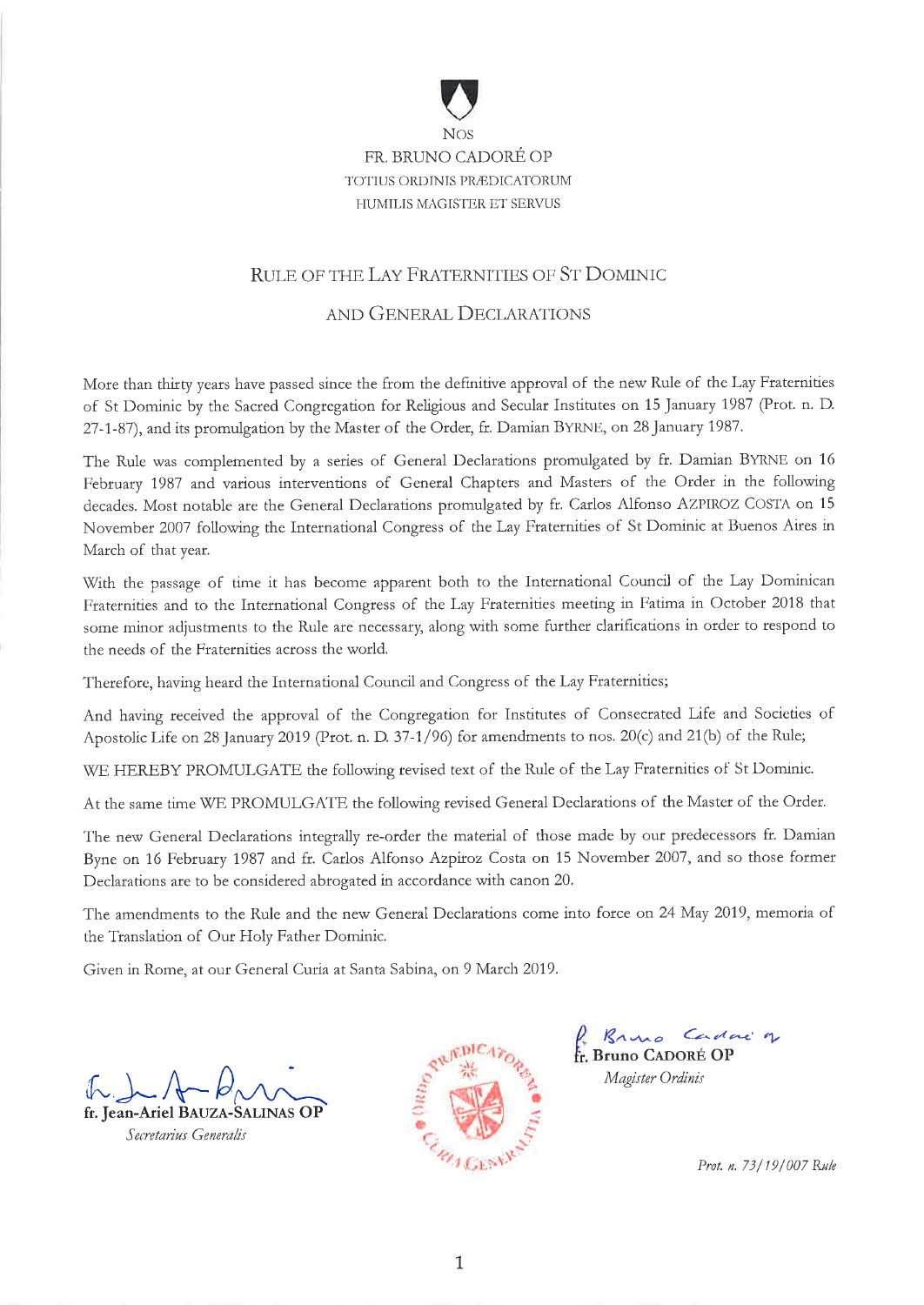# REGULA FRATERNITATUM LAICALIUM SANCTI DOMINICI

(NB. Titulus "fraternitates laicales" exprimi potest nodo diuerso ad mentem lingaarum diuersarwm)

# I. CONSTITUTIO FUNDAMENTALIS LAICATUS DOMINICANI

# DE LAICIS IN ECCLESIA

1. - Inter Christi discipulos, viri et mulieres in sæculo degentes, virtute Baptismatis et 1. — mici Christi discipulos, viri et muneres in saccilo degentes, virtute Dapusmaus et<br>confirmationis, muneris prophetici, sacerdotalis et regalis Domini nostri Iesu Christi participes facti sunt. Ad hoc vocantur ut Christi præsentiam in medio populorum vividam reddant et "divinum salutis nuntium ab universis hominibus ubique terrarum cognoscatur et accipiatur" (Apost. Act. 4, 3).

## DE LAICATU DOMINICANO

2. Aliqui vero, Spiritus Sancti motione ducti ad vitam secundum sancti Dominici spiritum et 2. — Tuiqui vero, Spirius Sancu mouone ducu ad vitam secundum sancu Dominici spiri<br>carisma adimplendam, Ordini incorporantur speciali promissione, secundum statuta ipsis propria

# DE DOMINICANA FAMILIA

3. - In communitatibus coadunantur et cum aliis coetibus Ordinis unam familiam constituunt (cf. - LCO, 141).

## DE SPECIFICO CARACTERE LAICATUS DOMINICANI

4. Peculiari proinde modo signantur tum in propria vita spirituali, cum in servitio Dei et proximi - in Ecclesia. Ut membra Ordinis, eius missionem apostolicam participant, studio, oratione et prædicatione secundum propriam laicorum conditionem.

### DE MISSIONE APOSTOLICA

5. Ad exemplum S. Dominici, S. Catharinæ Senensis et maiorum nostrorum qui vitam Ordinis et 3. The exemplant s. Dominici, s. Catharine senerisis et maiorum nosuorum qui vitam Orumis e<br>Ecclesiæ illustraverunt, ipsi communione fraterna roborati, in primis de propria fide testimonium reddunt, hominum huius temporis necessitates audiunt et veritati serviunt.

6. — Apostolatus Ecclesiæ hodierni fines præcipuos sedulo considerant, speciali modo impulsi ad<br>prisordigm varom erec omnes enviatates menifestendem, ed libertatem nuovementem, ed instituum misericordizm yeràm erga omnes anxietates manifestandam, ad libertatem propugnandzm, ad iustitiam et pacem promovendam.

7. - Charismate Ordinis inspirati, memores sunt apostolicam actionem ex abundantia contemplationis procedere.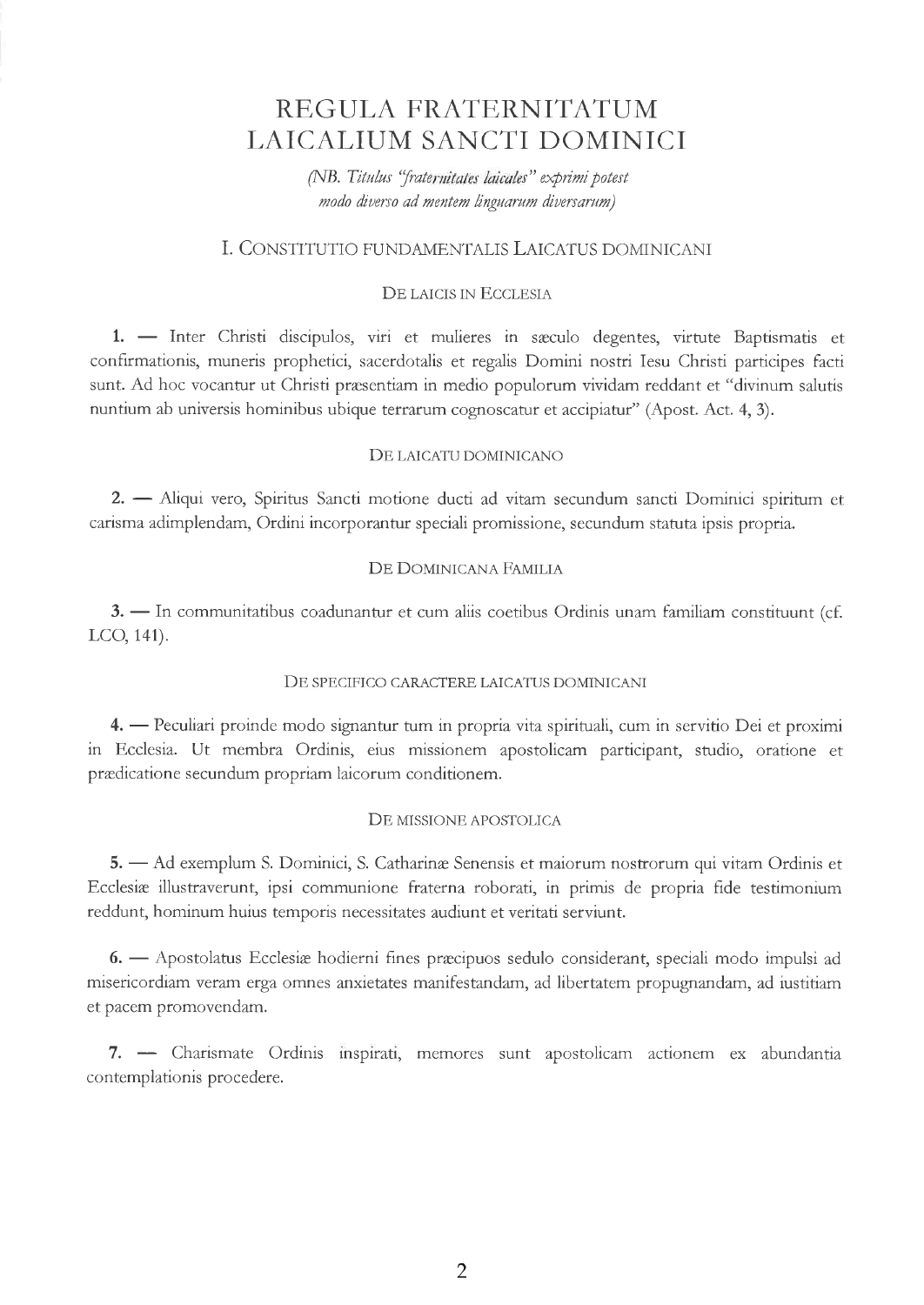### II. DE VITA FRATERNITATUM

#### DE VITA FRATERNITATUM

8. - In vera communione fraterna ad mentem beatitudinum pro viribus vivant, quam etiam in o. In vera communione fraterna au mentem beattudumum pro vinbus vivant, quam cuam in sodales fraternitatum, pauperes præsertim et infirmos; suffragia pro defunctis offerendo; ita ut omnibus sit semper cor unum et anima una in Deo (Act., 4,32).

9. — Cum fratribus et sororibus Ordinis in apostolatu partem capientes, sodales fraternitatum vitam 7. — Cum natibus et sofonbus Orums in apostolatu partem capientes, souales natemitatum<br>Ecclesiæ actuose participent, semper parati ut operam dent cum aliis consociationibus apostolicis

10. Fontes præcipui e quibus laici S. Dominici vires hauriunt ad profìciendum in propria 10. — Tomes pracipur e quibus faier 3. Dominici vites fiautium au<br>vocatione, quæ coniunctissime contemplativa est simul et apostolica, hi sunt:

a) Divini verbi auscultatio et sacræ Scripturæ lectio, præsertim Novi Testamenti.

b) Quotidiana, quatenus possibilis sit, celebratio liturgica et sacrificii eucharistici participatio.

c) Reconciliationis sacramentum frequens celebratio.

d) Liturgiæ horarum celebratio una cum universa Familia Dominicana, necnon oratio in privato, sicut meditatio et mariale rosarium.

e) Conversio cordis iuxta spiritum et praxim pænitentiæ evangelicæ.

f) Studium assiduum veritatis revelatæ et constans cogitatio de problematibus huius temporis sub lumine fidei.

g) Devotio erga beatam Virginem Mariam, secundum traditionem Ordinis, erga sanctum Dominicum patrem nostrum et sanctam Catharinam Senensem.

h) Spirituales recollectiones periodicæ.

#### DE FORMATIONE

11. Dominicanæ formationis propositum est veros adultos in fìde præbere ita ut apti sint ad 1. - Dominicana Tormadonis propositum est vero<br>verbum Dei accipiendum, celebrandum et proclamandum.

Cuique Provinciæ competit rationem conficere:

a) sive formationis progressivæ pro incipientibus.

b) sive formationis permanentis pro omnibus, etiam pro separatis membris.

12. — Quilibet dominicanus aptus esse debet ad verbum Dei prædicandum. In hac prædicatione exercetur munus propheticum christiani baptizati et Sacramento Confirmationis roborati.

In mundo hodierno verbi Dei prædicatio modo speciali sese extendere debet ad humanæ personæ dignitatem simulque vitam atque familiam propugnandam. Christianorum unitatem simul ac dialogum cum non christianis et non credentibus promovere ad dominicam vocationem pertinet.

13. — Fontes præcipui ad dominicanam formationem perficiendam hi sunt:

- a) Verbum Dei et theologica cogitatio.
- b) Oratio liturgica.
- c) Historia et traditio Ordinis.
- d) Documenta recentiora Ecclesiæ et Ordinis.
- e) Scientia signorum temporum.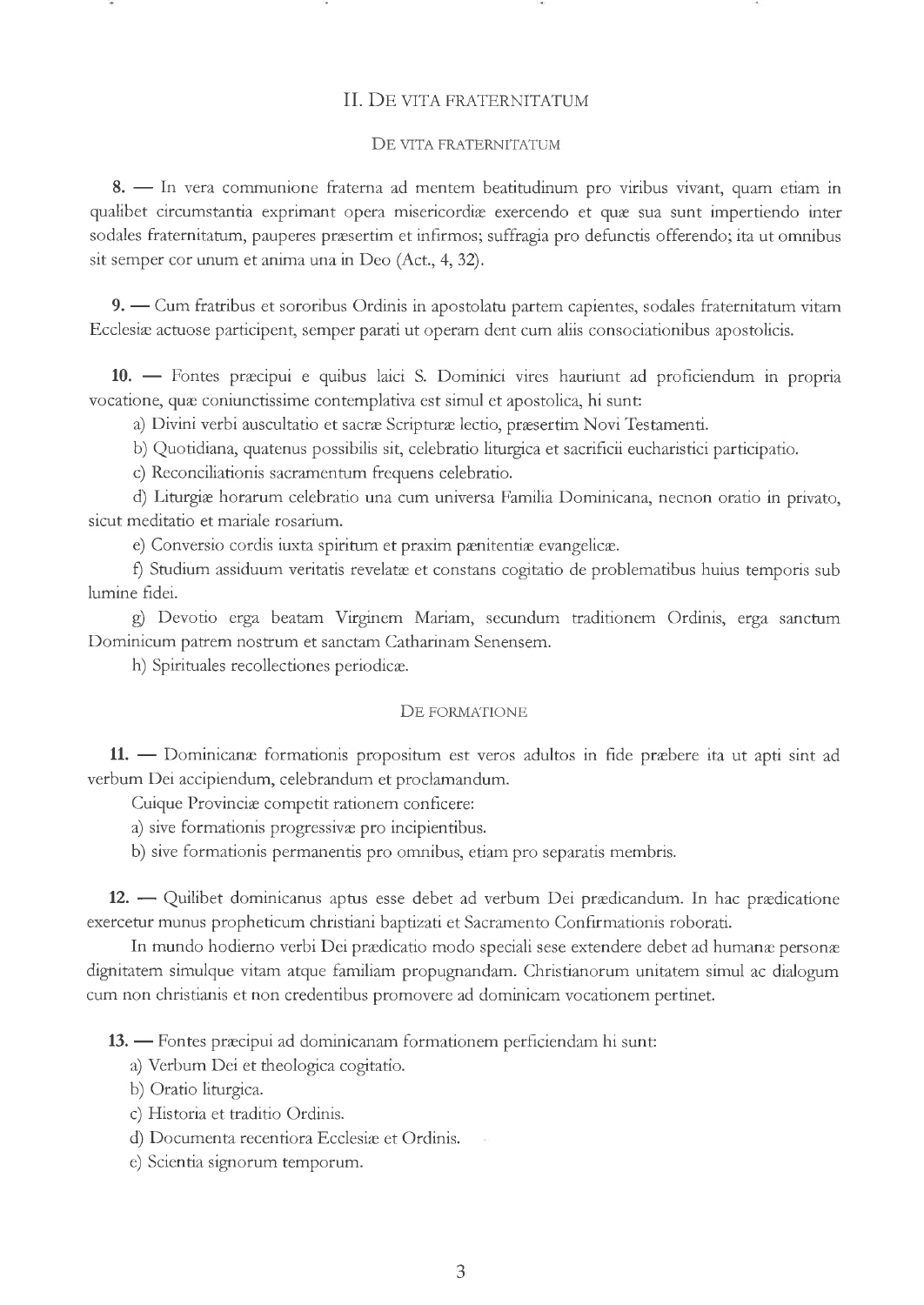#### PRopessIo sEU PRoMrssro

14. - Ut Ordini incorporentur, sodales tenentur professionem emittere, seu promissionem qua 17. – Et Orunn incorporentur, sociales tenentur professionem emittere, seu promissionem qua<br>formaliter promittunt secundum spiritum S. Dominici et modum vivendi a Regula præscriptum vitam ducere. Professio vel promissio ad tempus est aut perpetua. In professione emittenda sequens aut similis quoad substantiam formula adhibeatur:

«Ad honorem Dei omnipotentis Patris et Filii et Spiritus Sancti, et Beatæ Mariæ Virginis et S. Dominici, ego N.N., coram vobis N.N., priore (præsidente) huius fraternitatis et N.N., adsistente, vice Magrstri Ordinis Fratrum Prædicatorum, promitto me velle vivere secundum Regular Laicorum S. Dominici (per triennium) (per totam vitam)».

## III. DE STRUCTURA ET REGIMINE FRATERNITATUM

15. Fraternitas est medium idoneum ad dedicationem cuiuscumque in propria vocatione 13. — Fraterintas est inculum idoneum ad dedicationem culuscumque in propria vocatione<br>nutriendam et augendam. Periodicitas coadunationum diversa est secundum fraternitates. Assiduitas cuiusvis sodalis propriam fidelitatem demonstrat.

16. Candidatorum admissio, servatis dispositionibus a Directorio præscriptis quantum ad 10. — Candidatorum admissio, servatis dispositionibus a Directorio præscriptis quantum ad<br>conditionem personarum et tempus admissionis, committitur responsabili laicali qui (quæ) præhabita votatione decisiva consilii fraternitatis, ad receptionem candidati, rttu z Directorio determinato, cum adsistente religioso, procedit.

17. - Post tempus probationis a Directorio determinatum et accedente voto Consilii fraternitatis, 17. - Tost tempus probationis a Directiono determinatum et accedente voto Consilii fratern<br>responsabilis laicalis accipit, simul cum adsistente religioso, professionem ad tempus vel perpetuam

## DE IURISDICTIONE ORDINIS ET FRATERNITATUM AUTONOMIA

18. Fraternitates laicorum subsunt iurisdictioni Ordinis; illa tamen autonomia gaudent, laicis 18. — Traternitates ration<br>propria, qua seipsas gubernent

### IN UNIVERSO ORDINE

19. — a) Magister Ordinis, qua S. Dominici successor et totius familiæ dominicanæ caput, præest<br>nibus frategritatibus in grunde. Inci segmentit integrange politica og Ordinia in illigera omnibus fraternitatibus in mundo. Ipsi competit integrum spiritum Ordinis in illis servare, normas statuere practicas pro opportunitate temporum et locorum et promovere bonum spirituale et zelum apostolicum sodalium

b) Promotor generalis vices gerit Magistri Ordinis pro omnibus fraternitatibus, quorum vota præsentat Magistro vel Capitulo Generali.

#### IN PROVINCIIS

20. — a) Prior provincialis præest fraternitatibus intra limites territorii suæ provinciæ ac, de consensu Ordinarii loci, novas fraternitates erigt.

b) Promotor provincialis (frater aut soror) vices gerit prioris provincialis et pleno iure participat Consilium provinciale laicorum.

Ipse nominatur a Capitulo provinciali vel a priore provinciali cum suo consilio, audito prius Consilio provinciali laicorum S. Dominici.

4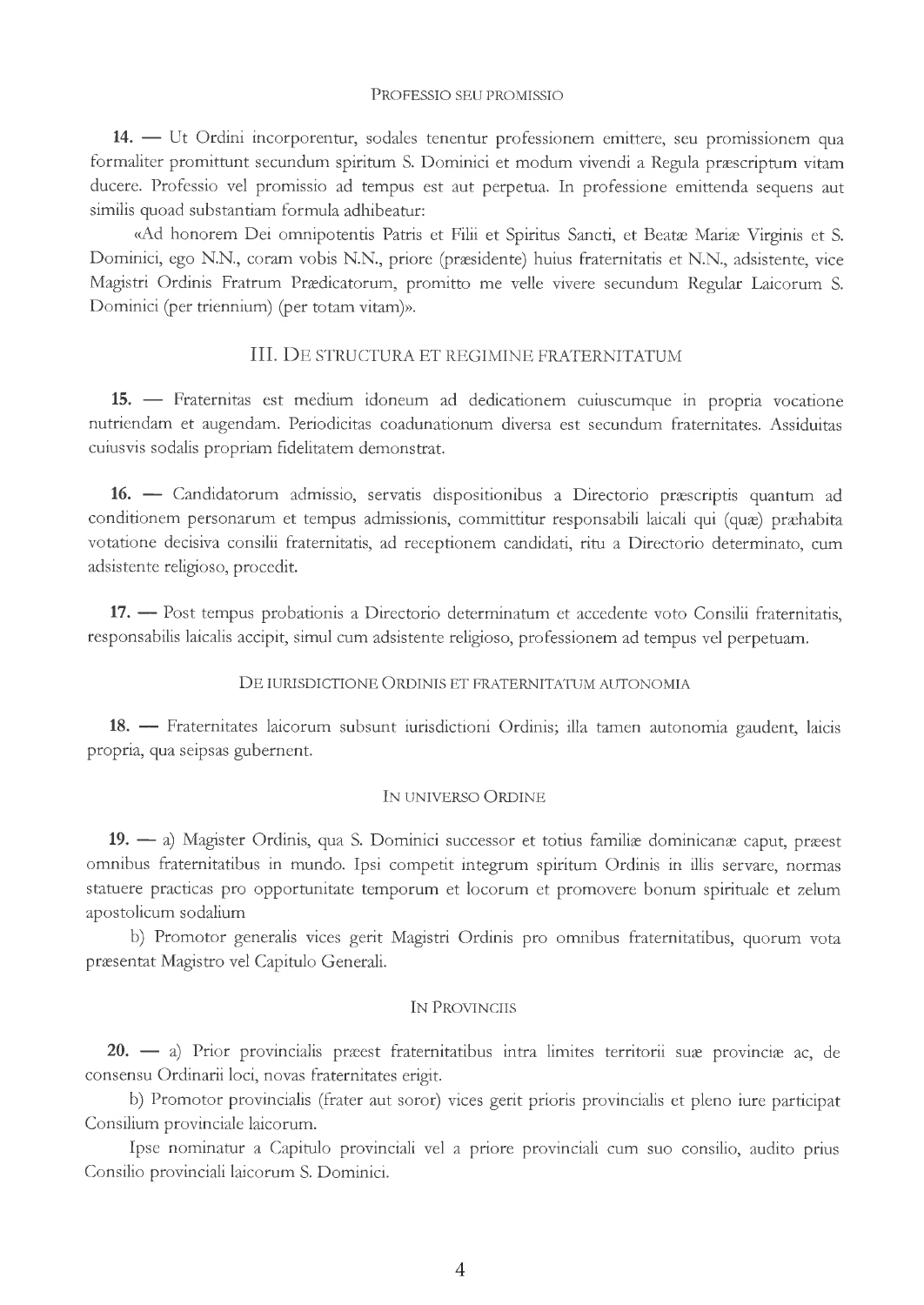c) In territorio Provinciæ habeantur Præses provincialis et Consilium provinciale laicorum, electi a fraternitatibus et regulati iuxta normas a Directorio definitas.

## IN FRATERNITATIBUS

21. — a) Fraternitas localis gubernatur a præside cum suo consilio, qui plenam responsabilitaten 21. — aj Fraterinas localis gubernatur.<br>moderationis et administrationis assumunt.

b) Præses et Consilium eliguntur ad tempus et secundum modum a Directoriis particularibus statutum.

c) Adsistens religiosus (frzter aut soror) adiuvzt sodales in materiz doctrinali et vita spirituali. Ipse nominatur a priore provinciali, auditis prius promotore provinciali et Consilio locali laicorum.

# DE CONSILIO NATIONALI ET INTERNATIONALI

22. — a) Ubi adsunt plures Ordinis provinciæ in eodem ambitu nationali, institui potest Consilium<br>ionale acquadum normes e Directoriis pertinderibus etabates nationale, secundum normas a Directoriis particularibus statutas.

b) Simili modo exstare potest Consilium internationale, si tamen opportunum videatur, consultatis fraternitatibus to tius Ordinis.

23. — Consilia fraternitatum vota et petitiones ad Capitulum provinciale fratrum Prædicatorun 25. — Consina riaterintatum vota et petitiones au Capitulum provinciale fratrum Prædicatorum<br>mittere possunt; Consilia provincialia et nationalia vero ad Capitulum Generale. Ad ista capitula aliqui responsabiles fraternitatum libenter invitentur ad materias trzctandas quæ laicos spectant.

## STATUTA FRATERNITATUM

24. Statuta propria fraternitatum laicalium sanctì Dominici sunt: -<br>A

a) Regula fraternitatum (Constitutio fundamentalis laicatus OP, normæ vitæ et regimen fraternitatum)

b) Declarationes generales, seu Magrstri Ordinis, seu Capituli Generalis.

c) Directoria particularia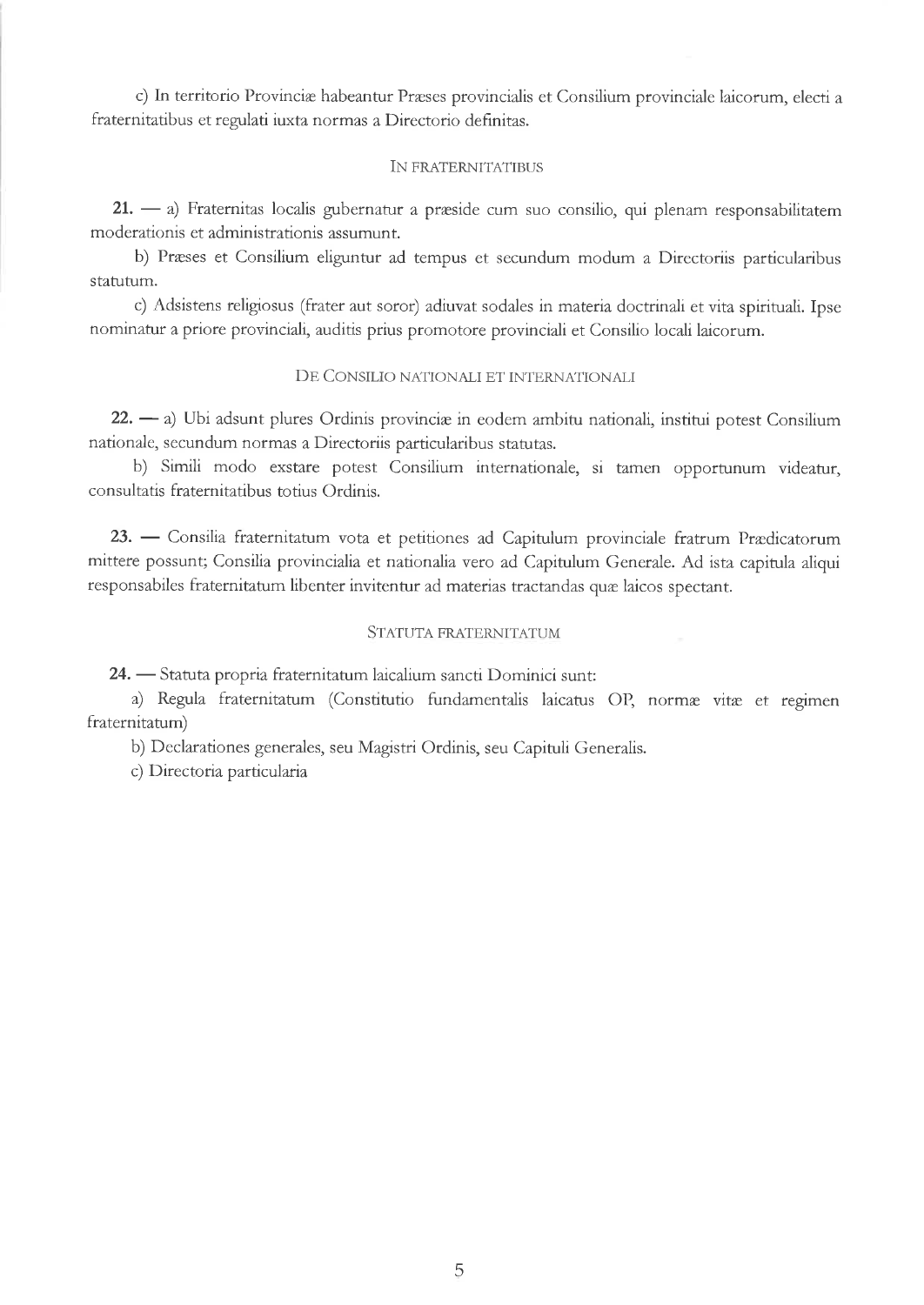# GENERAL DECLARATIONS

# THE LAY FRATERNITIES OF ST DOMINIC

 $1. - \S$  I - The Laity of St Dominic are those faithful who, baptised in the Catholic Church or received into her, confirmed and in full communion of faith, sacraments and ecclesiastical governance, are called by a special vocation to progress in the Christian way of life and to animate temporal things through the charism of St Dominic.

 $\int \ln 1$  To be *incorporated* into the Order of Preachers in whose apostolic mission they fully participate, the Laity of St Dominic make the *promise* according to the formula foreseen by the Rule. Entry to the lay branch of the Order, called the Lay Fraternities of St Dominic, subject to the Master and the other Major Superiors of the Order, is brought about only with this promise.<sup>1</sup>

# OTHER GROUPS OF DOMINICAN LAITY

 $2. - \int I - \ln$  addition to the Lay Fraternities of St Dominic, there are Priestly Fraternities and other Associations and Confraternities, governed by their own Statutes legitimately approved by the competent authority and by various titles *attached* to the Dominican Family.

§ II - These Associations and Fraternities constitute a great and varied richness for the Church and the Dominican Family, and are to be greatly valued by all the members of the Lay Fraternities.

§ III - The formula of the promise contained in the Rule of the Lay Fraternities of St Dominic approved by the Holy See is not to be used by other groups aggregated in any way to the Dominican Family, unless the Master of the Order expressly permits otherwise.<sup>2</sup>

# LIFE OF THE FRATERNITIES

3. — The Rosary, by which the mind is raised up to the intimate contemplation of the mysteries of 5. The Rosary, by which the finite is raised up to the infinite contemplation of the Inysteries of<br>Christ through the Blessed Virgin Mary, is a traditional devotion of the Order; therefore its daily recitation by the brothers and sisters of the Lay Fraternities of St Dominic is recommended.<sup>3</sup>

# Apostolate of the Fraternities

4. - Members of the Fraternities are always to bear authentic witness to the mercy of Christ, in The members of the Fratermies are aways to bear additentic whites to the fiercy of Christ, in communion with the Church and the Order (cf. Rule, 5–7). To make public statements in the name of a Fraternity, or of the Dominican Laity more broadly, they require the authorisation of the competent authority in accordancc with thc Dircctory.

C.A. AZPIROZ COSTA, Dichiarazioni Generali circa la Regola della Fraternite Laiche di S. Domenico, 15-xi-2007  $\mathbf{1}$ (hereinafter DG2007), I § 1. These footnotes do not form part of the promulgated General Declarations, but are to indicate the source of each declaration.

D. BYRNE, Declarationes generales regulæ fraternitatum laicalium Sancti Dominici, 16-ii-1987 (hereinafter DG1987), 5; DG2007, I § 2. 2

 $\mathbf{3}$ DG1987,7.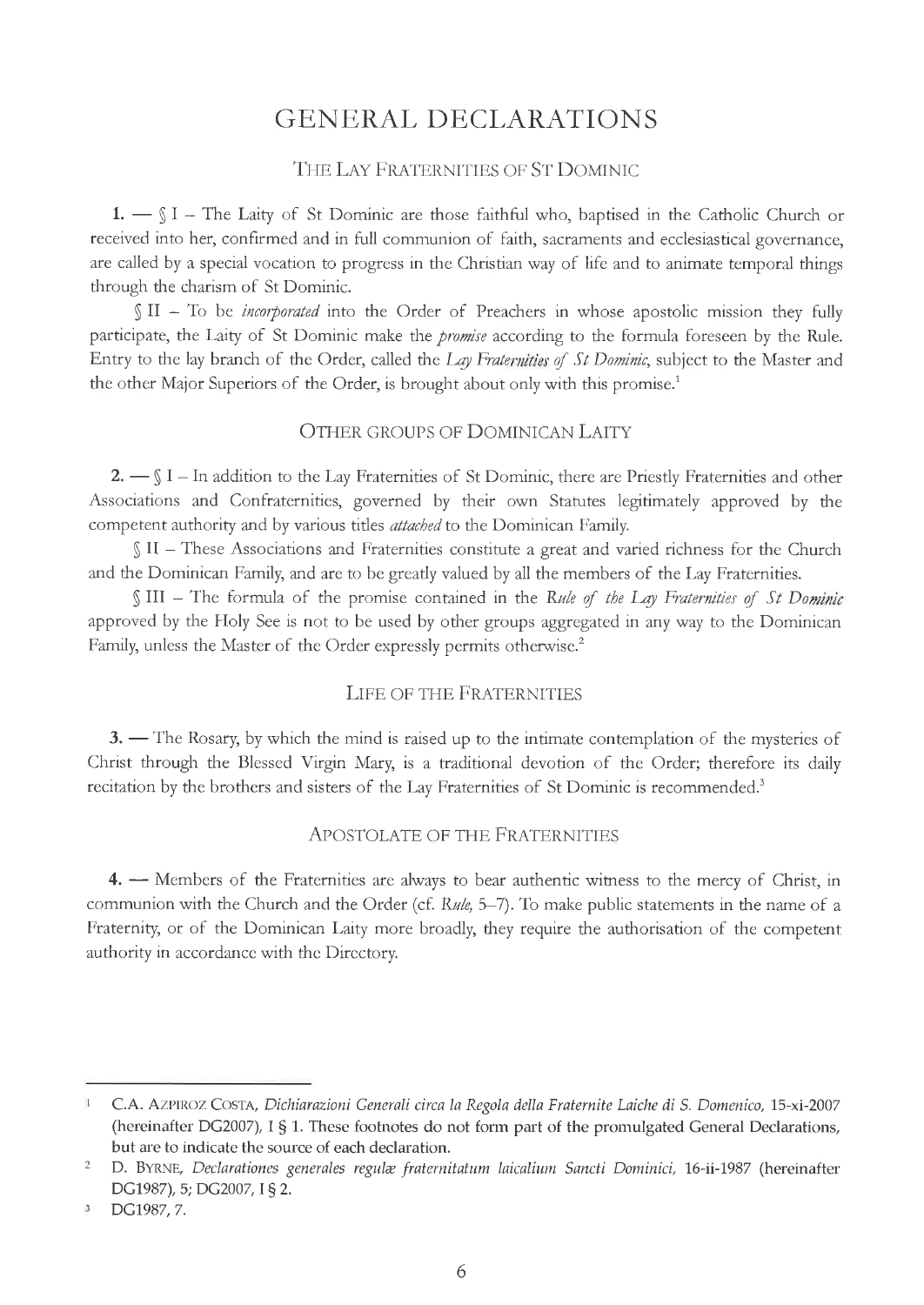## **ADMISSION TO THE FRATERNITIES**

5. - The Laity of St Dominic are always ascribed to a Fraternity, where possible that of their own canonical domicile or quasi-domicile, or are at least placed in stable contact with a member of the provincial or vicariate Council of the laity.<sup>4</sup>

 $6.$   $\sim$   $\S$  I. – The perpetual promise is preceded by at least one year of initial reception and by three years of temporary promise, documented in the registers kept for this purpose either by the local Fraternity or in the provincial archive.<sup>5</sup>

§ II. - A candidate who has received an equivalent formation in the International Dominican Youth Movement may be dispensed from part of initial formation by the President of the Fraternity with the consent of the Council. In this case, at least one year of temporary promise is to precede perpetual promise.<sup>6</sup>

7. - The faithful who live in particular situations because of which in the judgement of the Council of the Fraternity it is not prudent that they be admitted to the promise may nevertheless participate in the life of the Fraternity and its permanent formation, in a path of following Christ through the Dominican charism, without prejudice to the discipline and Magisterium of the Church.<sup>7</sup>

# THE LAW GOVERNING THE FRATERNITIES

 $8.$   $\sim$   $\S$  I – The Rule by which the Lay Fraternities of St Dominic are governed is the fundamental law for the Lay Fraternities of the whole world.

§ II – The present General Declarations promulgated by the Master of the Order are expansions, explanations and interpretations of the Rule.

§ III - The Provincial and National Directories, prepared by the Fraternities themselves and approved by the Master of the Order, are particular norms for the local fraternities and for their collaboration at provincial and national level.<sup>8</sup>

9. - So that the brothers and sisters of the Lay Fraternities may fulfil their obligations "not as slaves under the law, but constituted as free people under grace" (St Augustine, Rule, 8; cf. Romans 6:14), we declare that transgressions against the Rule do not as such constitute moral fault.<sup>9</sup>

10.  $\text{S}$  I – The text of the Provincial Directory is to be agreed by the Provincial Council of the Laity. It is sent to the Prior Provincial, who transmits it, together with his opinion and that of his Council, to the Master of the Order for approval.

II - In approving the Provincial Directory, the Master of the Order may also make amendments to particular norms.

 $\int$  III – The approved Provincial Directory is promulgated by the Prior Provincial.<sup>10</sup>

- $\,$  8  $\,$ DG1987, 1.
- $\overline{9}$ DG1987, 2.

 $\overline{4}$ DG2007, I § 3.

 $\overline{5}$ DG2007, I § 1.

Proposal by the International Congress of Lay Fraternities of St Dominic, Fatima, 2018.  $\overline{6}$ 

 $\overline{7}$ DG2007, I § 4

 $10\,$ DG1987, 1; DG2007, II § 1.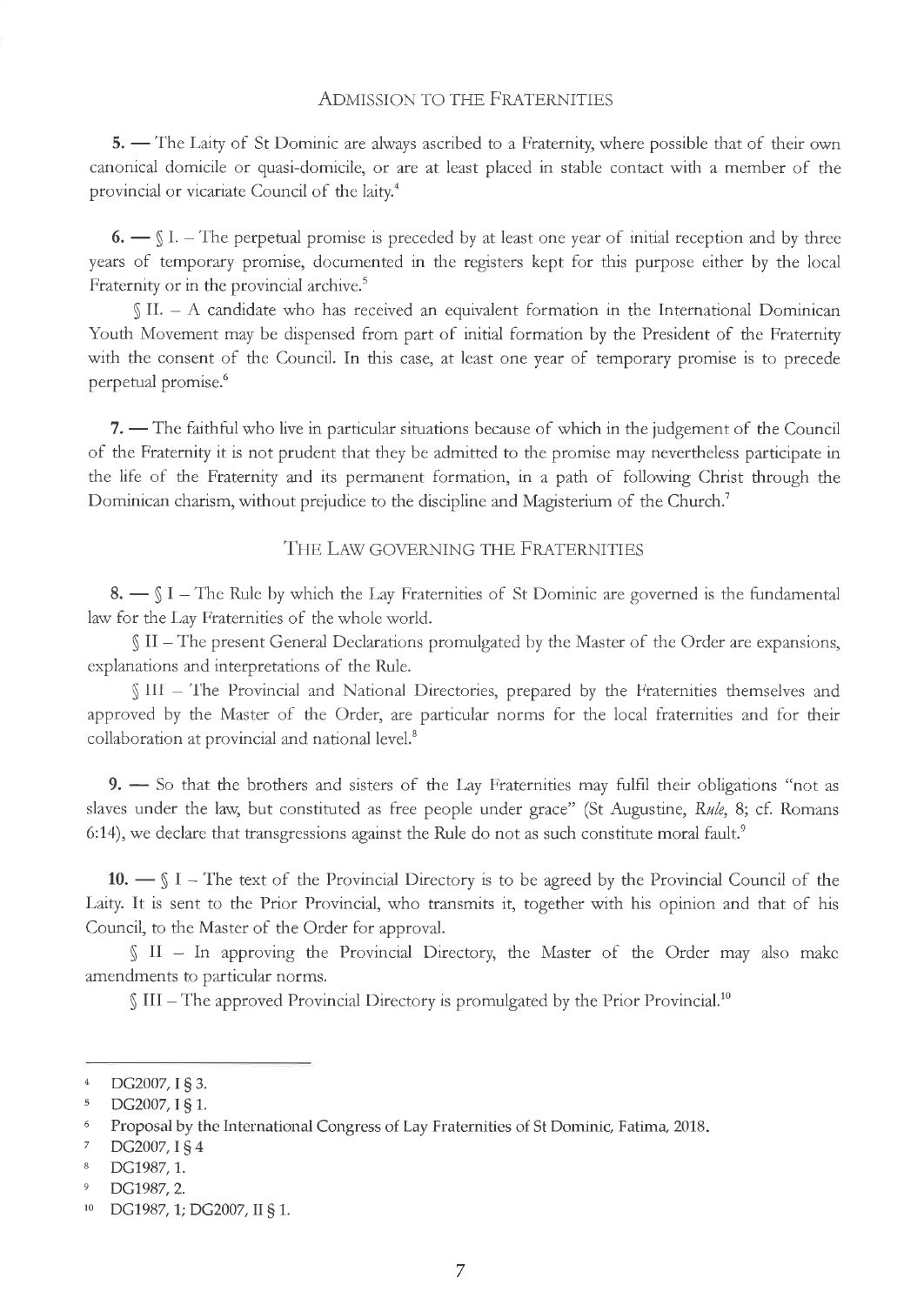11. — Unless provision is made by the National Directory, the Provincial Directory must determine - 1" the conditions for admission to a Fraternity;

 $2^{\circ}$  the time of probation and of profession of the promise, without prejudice to no. 6 above;

3° the frequency of the Sacraments, and the prayers which the brothers and sisters of the Lay Fraternities are to raise to God;

4o the frequency of the meetings of the Fraternities and the form of their celebration, and also the frequency of spiritual conferences;

5° the internal constitution of each Fraternity and of the Fraternities of the Province as a whole;

6<sup>o</sup> the manner of proceeding for the election of officials, without prejudice to norms of the Rule and these Declarations;

7° the manner and limits of dispensation, without prejudice to no. 13 below;

8° suffrages for deceased brothers and sisters of the Lay Fraternities, and for the whole Order.<sup>11</sup>

 $12. - \S$  I – Where several Provinces are present in the territory of a single nation, there may also be a National Directory. The National Directory provides norms for national structures of the Laity of St Dominic. It may also provide norms for Provinces and Fraternities, although a Provincial Directory may derogate from norms of the National Directory.

 $\int$  II – The text of the National Directory is to be agreed by the Provincial Councils of the Laity of the provinces concerned. It is to be transmitted to the Master of the Order for approval together with the opinions of the Priors Provincial concerned and their Councils.

§ III - In approving the National Directory, the Master of the Order may also make amendments to particular norms.

 $S IV - The$  approved National Directory is promulgated by the President of the national committee of Priors Provincial, if there is one, or else by the Master of the Order.<sup>12</sup>

13.  $\text{I} = \text{I} - \text{I}$  The superiors of the Order and the presidents of the Fraternities do not have the  $\frac{1}{x}$   $\frac{1}{y}$   $\frac{1}{x}$  = The superiors of the Order and the presidents of the Church.

 $\int$  II - A dispensation always requires a just and reasonable cause (cf. can. 90  $\int$  1). Norms which define essentially constitutive elements of an institute or act are not subject to dispensation (cf. can. 8ó).

\$ III - Only the Master of the Order may dispense all Lay Dominicans from a norm of the Rule.

 $S IV - The Prior Provincia may dispense individual fraternities from a norm of the Rule or the$ Directory, even without limit of time.

 $N -$  The President of the Fraternity may legitimately dispense from a norm of the Rule or the Directory in individual cases and for a determined time.<sup>13</sup>

14. - The Prior Provincial has the power to sanate invalid acts of the Fraternity, especially concerning admission to profession of the promise.<sup>14</sup>

<sup>11</sup> DC1987,6.

<sup>12</sup> DG1987,1; DG2007, II \$ 1.

<sup>13</sup> DG2007, III.

<sup>&</sup>lt;sup>14</sup> DG1987, 4.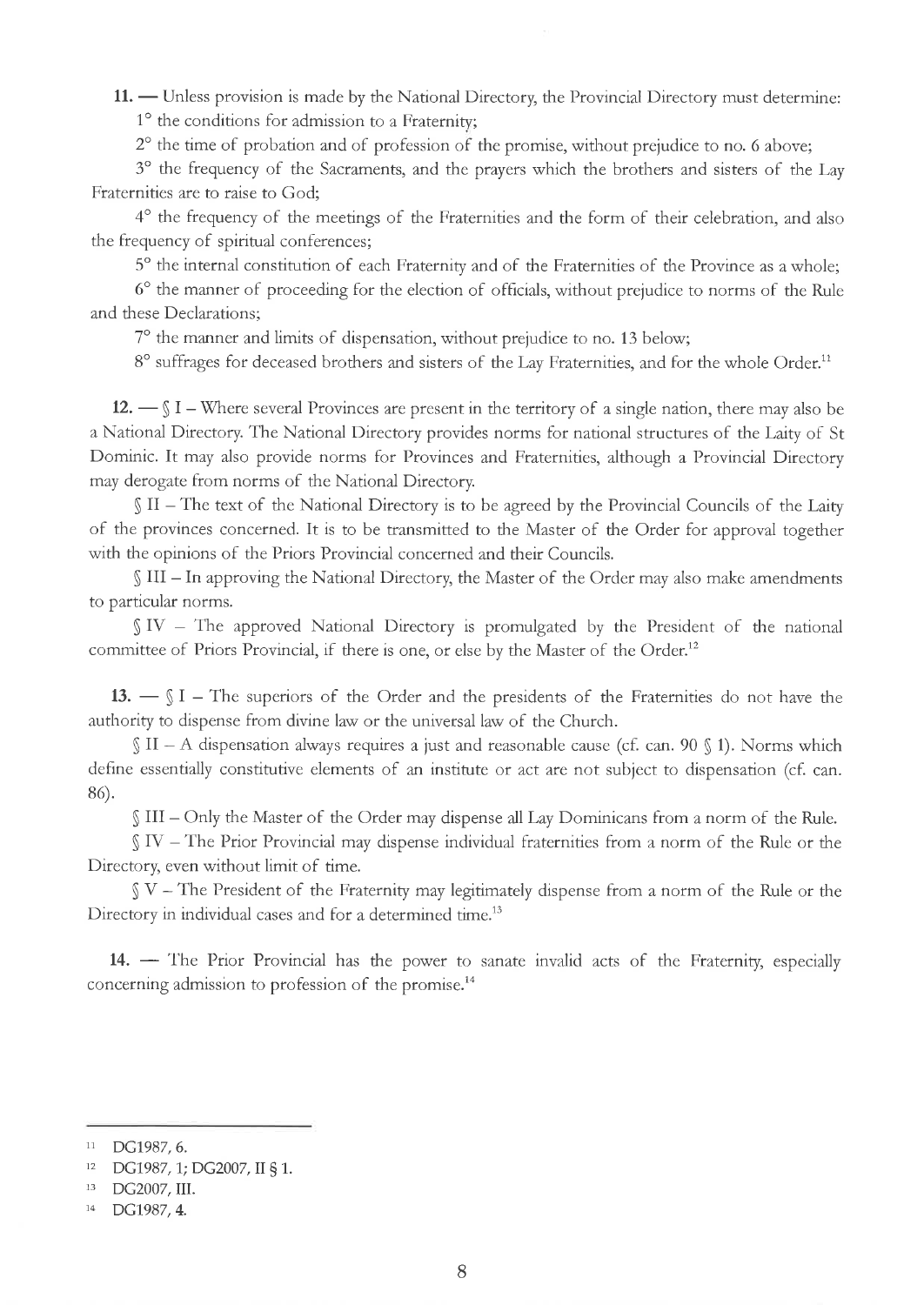# **GOVERNMENT OF THE FRATERNITY**

15. - SI - Unless the Directory determines otherwise, the President and Council of the Fraternity are elected by the members of that Fraternity who have made at least the temporary promise.

 $\int \Pi - T_0$  be elected President, a member must have made the perpetual promise.

16.  $\text{I} = \text{I} - \text{In accordance with art. } 21(c)$  of the Rule, the Religious Assistant is to be a religious ("brother or sister") of the Order. If it is impossible to appoint a suitable Dominican religious as Assistant to a fraternity, the Prior Provincial may dispense from this requirement and appoint another suitably-qualified person to assist the members in doctrinal matters and the spiritual life in the Dominican tradition.<sup>15</sup>

 $\int$  II – A religious or cleric who is not under the jurisdiction of the Prior Provincial cannot validly be appointed Assistant without the written consent of his or her major superior. For a secular cleric this consent is given by his Ordinary.<sup>16</sup>

# GOVERNMENT OF THE FRATERNITIES IN THE PROVINCE

17.  $\text{S I}$  – The Directory determines the manner of electing the Provincial President and the Provincial Council of the Laity.

 $\int$  II – To be elected Provincial President, a member must have made the perpetual promise.

18.  $\text{I} = \text{I} - \text{In accordance with art. } 20(b)$  of the Rule, the Provincial Promoter is to be a religious ("brother or sister") of the Order. Dispensation from this requirement is reserved to the Master of the Order.

 $\int$  II – One who is not under the jurisdiction of the Prior Provincial cannot validly be appointed Provincial Promoter without the written consent of his or her major superior and a signed agreement between the Prior Provincial and the Promoter.<sup>17</sup>

III – The term of office of the Provincial Promoter is four years. He or she may not serve for more than two consecutive terms.

 $\int$  IV – Although the Provincial Promoter has the full right to participate in meetings of the Lay Provincial Council, he or she does not enjoy active or passive voice in any organ of the Lay Fraternities.<sup>18</sup>

## **ELECTIONS**

19.  $\text{S I}$  – Except where these Declarations or the Directory make other provision, elections among the Laity of St Dominic take place in accordance with cann. 119, 1° and 164–183.

§ II - Unless the Directory determines otherwise, there may be up to three scrutinies in an election. An absolute majority is required for election in the first or second scrutiny. If there have been two inconclusive scrutinies, a vote is to be taken between the two candidates with the greatest number of votes or, if there are more than two, between the two senior by first promise in the Lay Fraternities. After a third inconclusive scrutiny, that person is deemed elected who is senior by first promise in the Lay Fraternities.

<sup>&</sup>lt;sup>15</sup> DG2007, V.

 $16\,$ ACG Trogir (2013), 187; Bologna (2016), 345.

DG2007, IV § 2.  $17\,$ 

<sup>18</sup> DG2007, IV § 3.